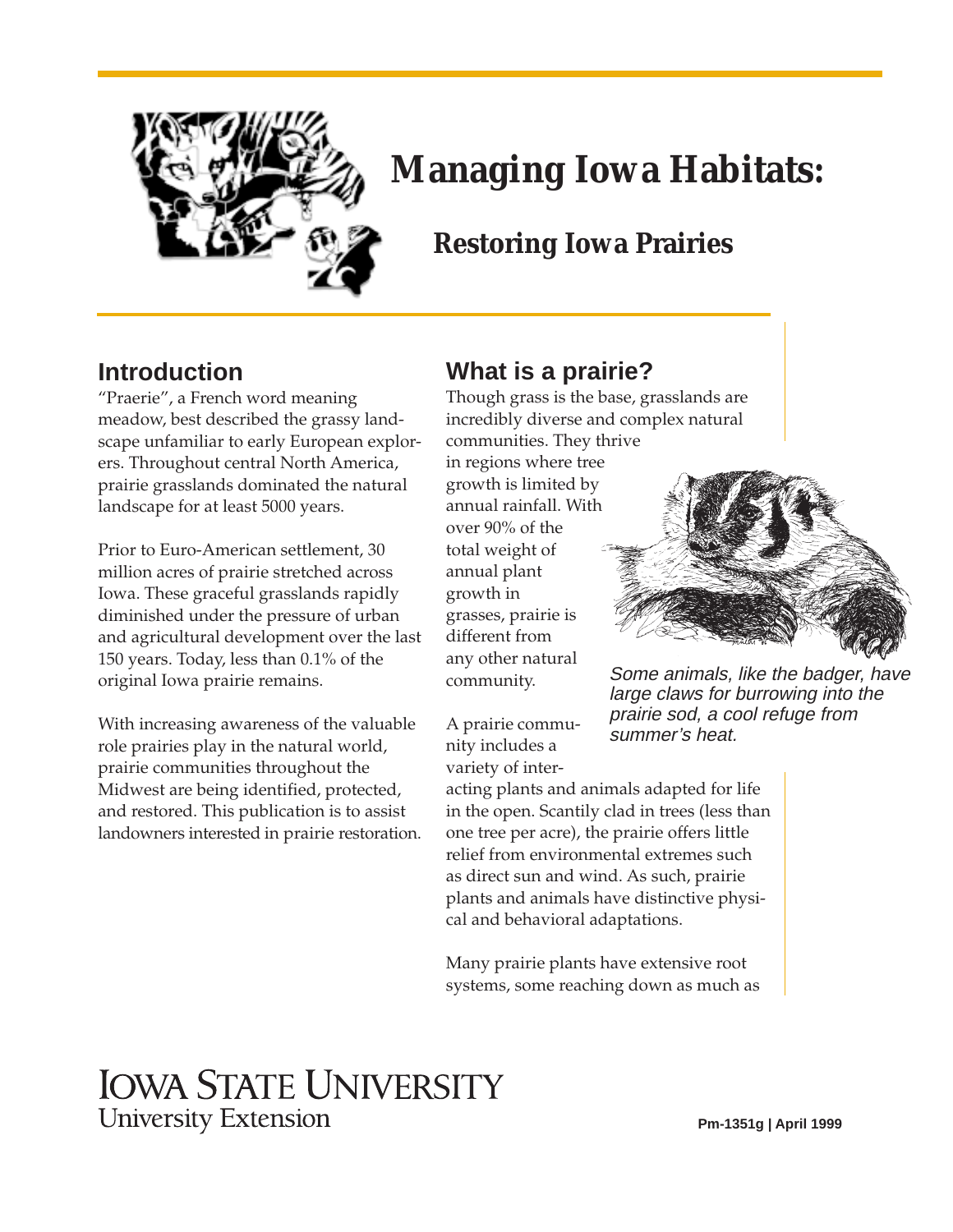fourteen feet, accessing sources of nutrients and water. To minimize water loss

> through evaporation, prairie plant surface areas may be covered with specialized hairs, angled to reduce solar radiation, or formed to collect dew and absorb water directly into the stems.

Although there are some common adaptations shared by many prairie plants, there is variation between species. Individual species may have additional or different adaptations as a result of their association with a specific prairie type.

Some prairie plants, like big bluestem, are found in several kinds of prairies. Others, like the pasque-flower, are particular and grow in only one type of prairie. Within the prairie community, different species group together according to site conditions forming diverse clusters or "affinity groups".

In addition to plant affinity



groups, there are noticeable patterns of plant and animal association. For example, the great spangled fritillary butterfly (*Speyeria cybele*) is believed to lay its eggs only on certain kinds of violets.

The fritillary butterfly is an important member of the prairie community.

Researchers studying this relationship

suspect the decline in this butterfly's population is directly related to a loss of prairie habitat where rare violets, like the prairie violet, once thrived. Without a place to lay its eggs, the future of this elegant creature is uncertain.

A variety of animals including butterflies, box turtles, bobolinks, and badgers play a significant role in the prairie community. The remainder of this publication focuses on restoring diverse prairie plant communities that will benefit both wildlife and people.

### **Types of Prairies**

Throughout the Midwest, there are three clearly defined prairie communities: wet, mesic, and dry. Knowing the differences between these prairie communities is important when planning a prairie restoration. Understanding plant tolerances or "preferences" helps match the restoration site with plant species' characteristics. Successful prairie restorations mimic

**Wet prairie** is found where clay loam, silt or organic soils are predominant. They typically are found in low-lying areas but may be found on uplands where soils hold water.

**Mesic prairie** is found in areas between wet and dry. Rainwater does no t collect as in wet prairie. Although there's drainage from the soil, it's not as rapid as in dry prairies.

**Dry prairie** is found on sandy, well-drained soils, high above the water table. They are usually located in areas with low annual procipitation (less than 10 inches) or areas where rainwater rapidly runs off or soaks in.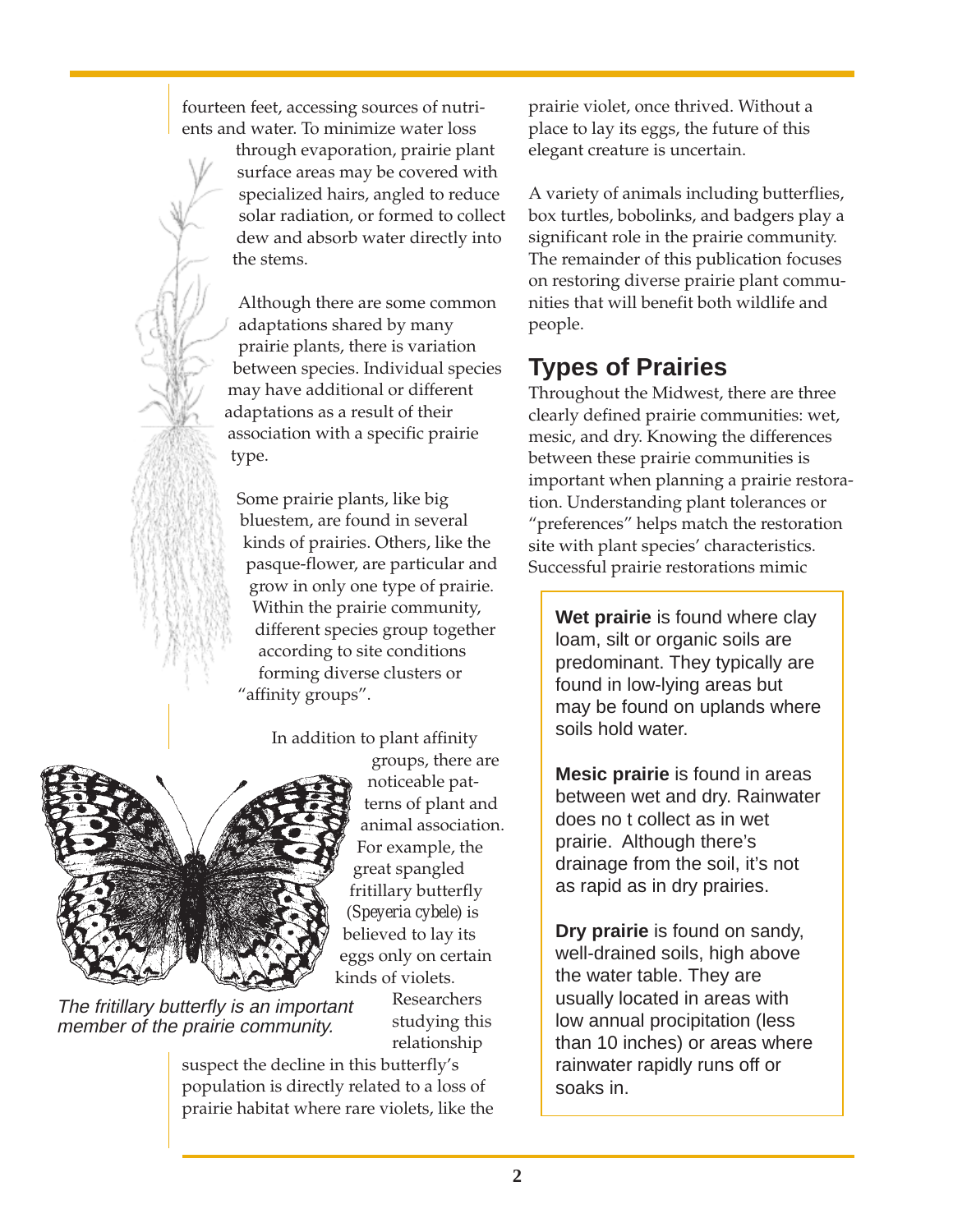native plant affinities, creating diverse prairie patches, similar to naturally occurring communities.

### **General Guidelines for Prairie Restoration**

People restore and maintain prairie for many reasons. In addition to wildlife habitat, prairies are valuable for weed management, reducing runoff, soil erosion control and aesthetic appeal.

Planning is essential for successful prairie restorations. The existing vegetation, size, soils, topography, previous and adjacent land use, and available resources will influence site selection, as well as how to proceed.

### **Defining Restoration**

By definition, restoration is *a process of bringing back to an original condition or to reestablish*. Restoration includes rehabilitating a degraded remnant, creating a prairie from scratch (reconstruction), or a combination. It involves identifying a prairie remnant or other suitable restoration area, evaluating site quality, and developing an appropriate long-term management plan.

#### *Reviving Remnants*

The techniques used in rehabilitating a degraded remnant are site-specific. The type and quality (condition) of the prairie largely determine how to proceed. Sometimes it is as simple as removing woody vegetation or interseeding - that is, sowing prairie seed directly into the existing turf. Other rehabilitation work is more complicated involving a combination of burning, chemical application, and seeding. When working with a remnant, often it is best to contact a professional resource manager to assist with developing a custom-tailored restoration plan.

#### *Starting from Scratch*

Ideally, when creating a new prairie, select the site well before the planned planting season. Allowing a full year to prepare for the reconstruction is usually sufficient. This allows time to assess important site characteristics and assemble the required materials in advance.

Soils play an important role in determining the appropriate prairie community for the reconstruction site. Anything that influences soil, like slope, aspect, and exposure to sun and wind, is also important. The moisture requirement of a plant species needs to match the site soil. Soil descriptions and maps are in county soil surveys available through the local Natural Resource Conservation Service (NRCS).

Evaluating the plants existing on the selected site is important for several reasons. In addition to identifying existing prairie plants, evaluating the vegetation identifies potentially troublesome plants.

### **Methods and Techniques**

#### **Site Preparation**

The most labor-intensive phase of reconstruction is site preparation and may include chemical and/or mechanical techniques. The goal is to provide a firm seed bed with little competition from weedy vegetation.

If the reconstruction site has a perennial cover (e.g. lawn, pasture, or old field), application of a glyphosate herbicide may be necessary to destroy the existing vegetation before planting. Prior to chemical application, closely mow the site, rake the vegetation, and allow it regrow to 6-8 inches in height. Perennial weeds are susceptible to herbi-

*Shade from neighboring woodlands or pesticide drift from adjacent agricultural fields can interfer with a reconstruction effort.*

.<br>Reed's Canary Grass Switch Grass Brome Grass<br>Canada Thistle Purple Loosestrife Warning!

Some plants are difficult to control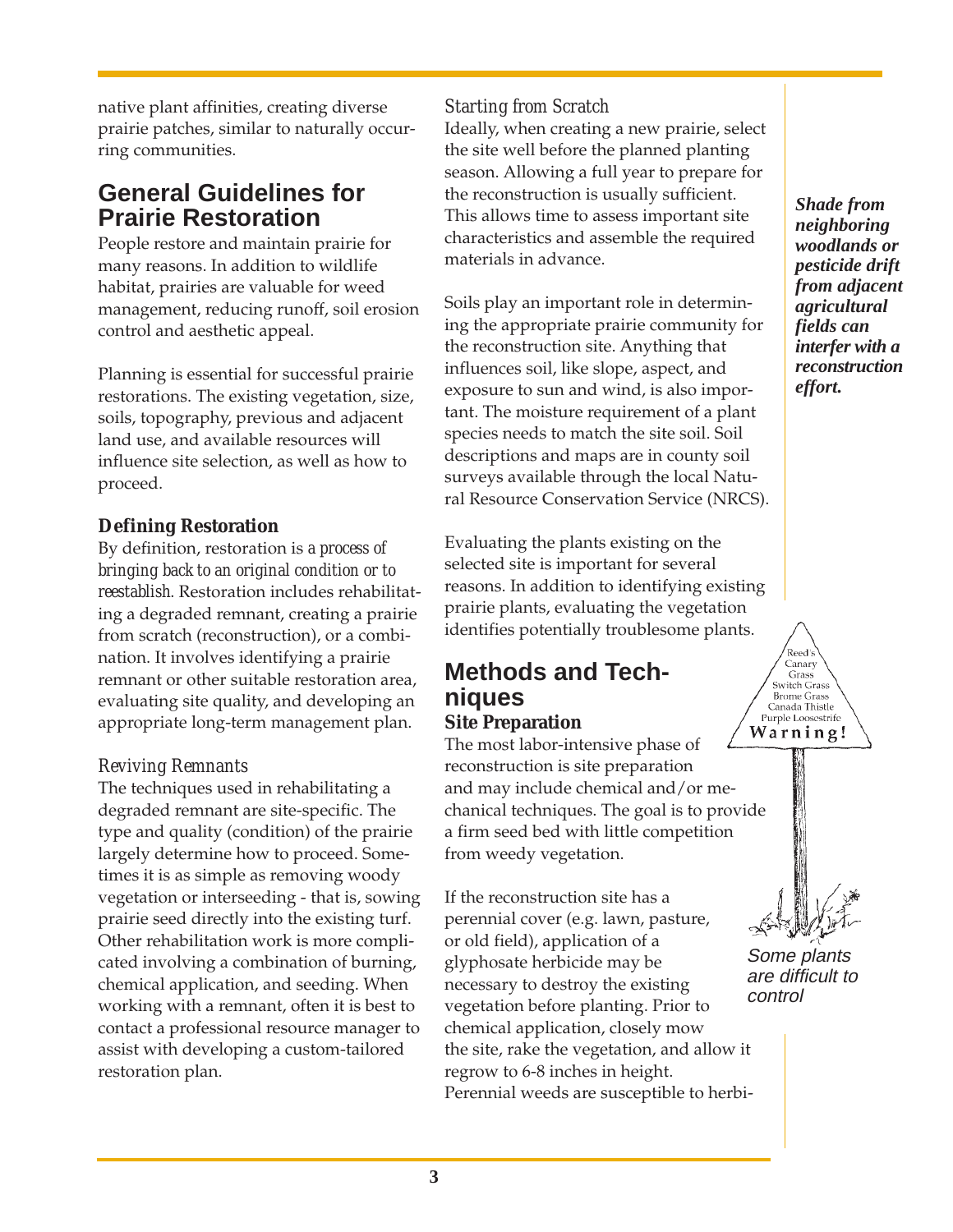cides during autumn. Chemical application is most effective prior to the first frost. Follow the label directions for specific chemical application instructions. Any questions should be directed to a local weed control expert.

*Temperature and humidity affect prairie seed viability. Store prairie seed in a cool, dry, pest-free environment.*

Mechanical methods, such as plowing or discing, are the quickest means of preparing larger reconstruction sites if the farm equipment is accessible. Several shallow turnings (no deeper than 2 inches) of the earth are effective in eradicating surface weed seed banks. Deep tilling of previously farmed fields simply stirs up and exposes additional seeds. The frequency of the shallow tilling depends on the seed bank and the type of emergent weed seedlings.

Before planting prairie seed, the freshly tilled soil must be packed. Because wellpacked soil eliminates air passages, young seedlings are protected from drying out and death. Soil packing is believed to be a critical step in prairie reconstruction. A cultipacker is often used prior to and after planting.

#### **Planting Methods and Options**

Certain species of prairie plants are easily started from seed. Other species are readily transplanted as seedlings or rootstock. Proper propagation methods increase planting success rates. Another way to increase planting success is to use the

appropriate ecotype - a native variety adapted to the local growing conditions.

#### *Seeding*

For large areas, seeding is most practical. Prairie seed is available for purchase from a variety of dealers or you may also handcollect the seed yourself. There are advantages to both methods of acquiring seeds. Available resources (economic and human), as well as the project size, will likely determine whether the seed is purchased or hand-collected.

Hand-collected prairie seed must be properly prepared to maintain viability. Preparation procedures vary among species, but at a minimum involve the proper drying, cleaning, and storage of seeds.

It may be necessary to subject the seed to special treatments which mimic natural conditions or processes. For example, some prairie seeds need to be maintained in moist-cold

conditions (similar to winter) for 3 months prior to planting. This can be achieved by

#### **Treatment requirements of some prairie species No Treatment Required Moist-Cold Treatment Scarification**

thimbleweed compass plant leadplant silky aster **prairie dock** false indigo

stiff tickseed blazing star New Jersey tea most grasses meedle grass burple prairie clover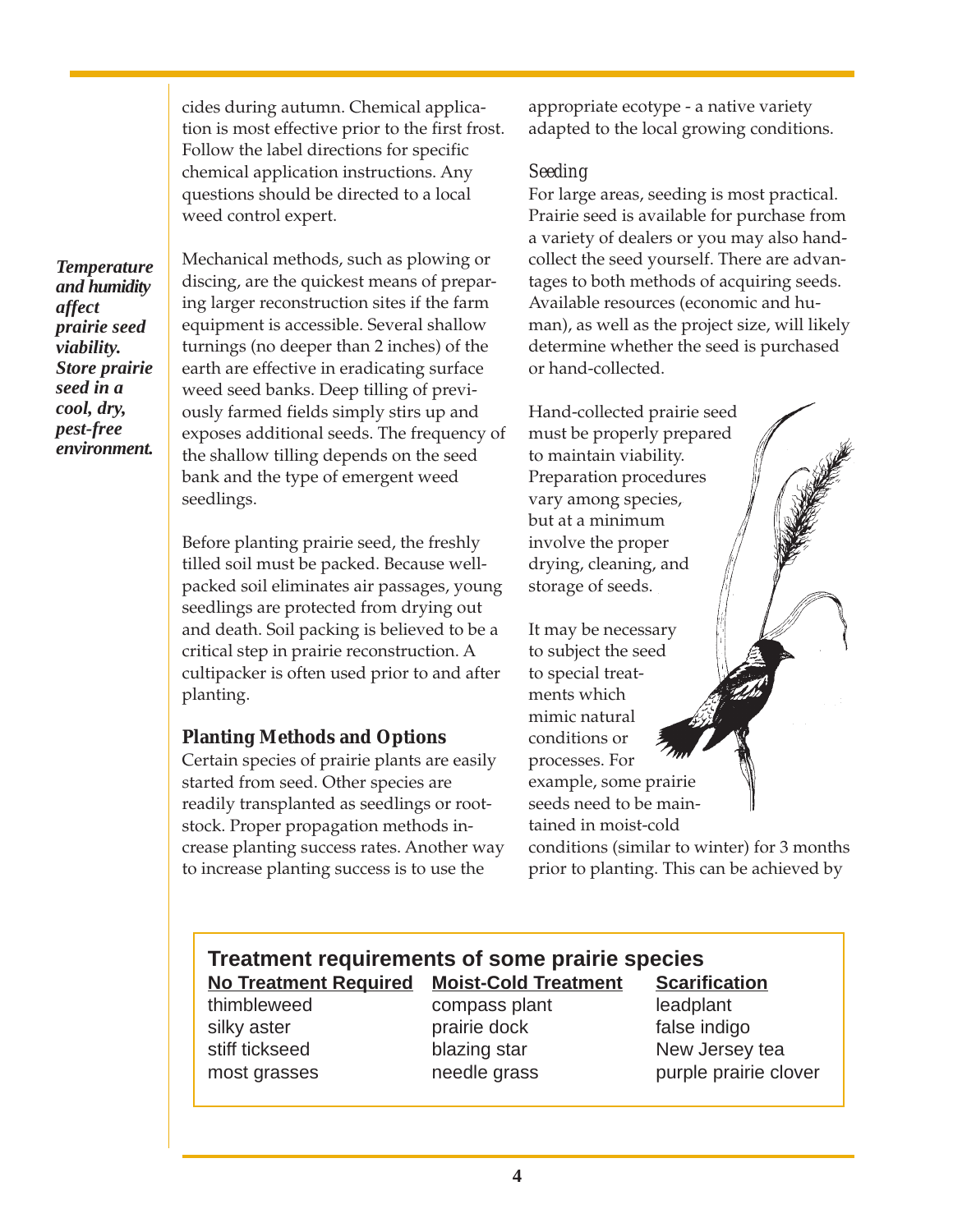placing seeds in an equal volume of moist (not wet) vermiculite (which can later be broadcast together) and storing them at a temperature between 34° -38° F.

Another special treatment commonly applied to prairie seed is scarification, - a process which scratches tough seed coats making water and nutrient absorption possible. Scratching the seed coat by rotating seeds in a sandpaper-lined can or with a sanding block, mimics the roughening process of passing through the digestive tract of an animal.

If planning to hand-collect seed, contact and obtain permission from land owners before gathering seed from private or public lands. To protect the resource, practice conservative collecting. For common species like big bluestem or Indian grass, take no more than 1/5 - 1/3 of the seed crop in one season. From rare plants, collect only a few individual seeds.

Specialized native-seed drills and hand or mechanical broadcasters are two methods for planting prairie seed. Native-seed

| <b>Recommended Seeding</b><br><b>Rate for Prairies</b> |                              |
|--------------------------------------------------------|------------------------------|
| Grasses:                                               | 10-14 $\frac{1}{3}$ hs./acre |
| Forbs:                                                 | $.5 - 2$ lbs./acre           |

drills are expensive and sometimes produce a "row-like" appearance. Often they can be borrowed from a local County Conservation Board (CCB) or Pheasants Forever chapter.

Economical seeding alternatives include mechanical or hand broadcasting. Mechanical broadcasters vary in size, shape and cost. Scattering the seed by hand from a bag is the cheapest method of seeding but, is impractical for large plots. After

broadcast seeding, rolling or cultipacking is necessary to ensure good seed-soil contact.

Seed germination is 1-2 years in some species. A seed mix including 5-8 species of grass and 15-20 flowering species is a good beginning. In the early stages of reconstruction, expect a "weedy" appearance. It may take three years or more for some flowering prairie plants to bloom.

#### *Transplanting*

Although laborious, hand transplanting of seedlings is appropriate for some types of prairie reconstruction. It is sometimes used for small sites or to introduce a few specific plants to a degraded remnant.

Seedlings should have well-developed roots and 4-5 true leaves before transplanting. Transplanting requires intensive weed and water maintenance for 1-2 growing seasons or until the plants are established. Some species of prairie plants or rootstocks are available from local nurseries.

### **Maintenance Guidelines**

For the first two growing seasons, the primary maintenance objective is competition control. Because prairie plants are often slow to start, the goal of competition control is to eliminate rapidly growing annual weeds.

If the site is small, it is possible to control competition by selectively removing aggressive weeds by hand or mowing the weeds before seeds are set. On most large sites, mowing with a "flail type mower" at a height of 6-12 inches discourages taller weeds and does not harm young prairie plants growing below the weeds.

Once a prairie is established, prescribed burning is an effective management tool.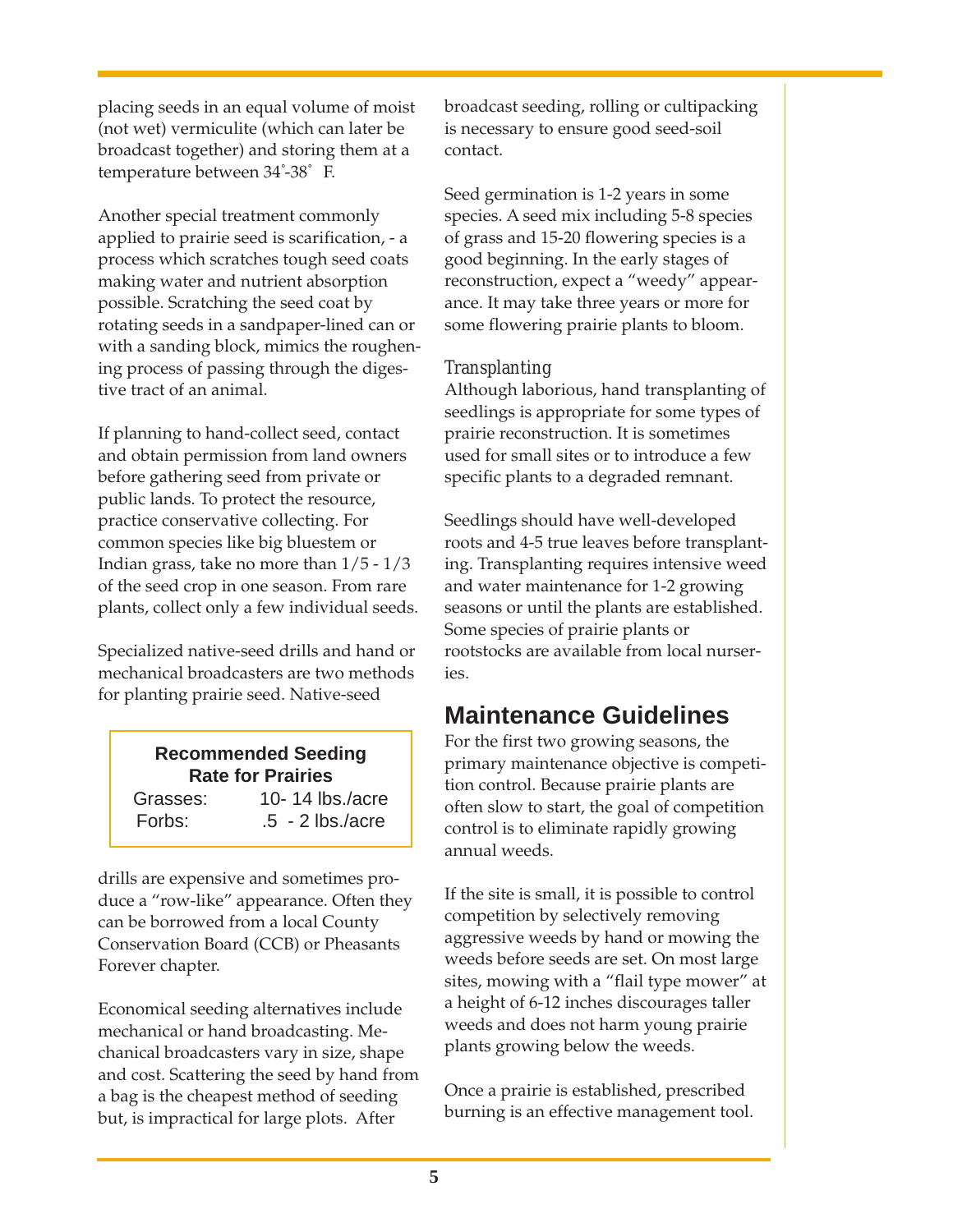Having evolved under the influence of naturally occurring fires, prairies respond favorably to controlled fires. Training and/or experience is strongly recommended before private landowners implement *any* fire management regime. Contact a local CCB or fire department for assistance.

### **The Future of Iowa's Prairie**

The growing interest in prairie restoration is important to the continuation of this unique natural community. Once plants

are established, prairie wildlife may return. Private landowners have the opportunity to make small, but significant, contributions to returning the prairie to Iowa's landscape. The primary objective of this publication is to assist landowners in this process. Prairie restoration is a new science; the procedures involved are not always black-and-white. New information is continually being made available as the understanding of restoration processes grows.

### **Sources for Additional Information and Technical Support**

- Iowa Department of Natural Resources, Wallace Building, Des Moines, IA 50319 515/ 281-5145
- County Conservation Boards Listed under the "Government-County" section of your local phone book
- Natural Resource Conservation Service—County offices listed under "Government— Federal, USDA" section of your local phone book.
- Soil Conservation District—Listed under the "Government-County" section of your local phone book.

The Nature Conservancy, 108 3rd St., Suite 300, Des Moines, IA 50309, 515/244-5044 Pheasants Forever, 1205 Ilion Ave., Chariton, IA 50049, 515/774-2238

Iowa State University Extension Service—County offices listed under the "Government-County" section of your local phone book.

Other Iowa State University Extension Publications Useful in Prairie Restoration

| <b>IAN-203</b> | <b>Iowa Prairies</b>                              |
|----------------|---------------------------------------------------|
| <b>IAN-301</b> | Iowa's Spring Wildflowers                         |
| IAN-302        | Iowa's Summer and Fall Wildflowers                |
| IAN-405        | Iowa Food Webs and Other Interrelationships       |
| IAN-407        | Iowa Biodiversity                                 |
| IAN-501        | Changing Land Use and Values                      |
| Pm-1302a       | Managing Iowa Wildlife: Pocket Gophers            |
| <b>NCR-338</b> | Shelves, Houses and Feeders for Birds and Mammals |
|                |                                                   |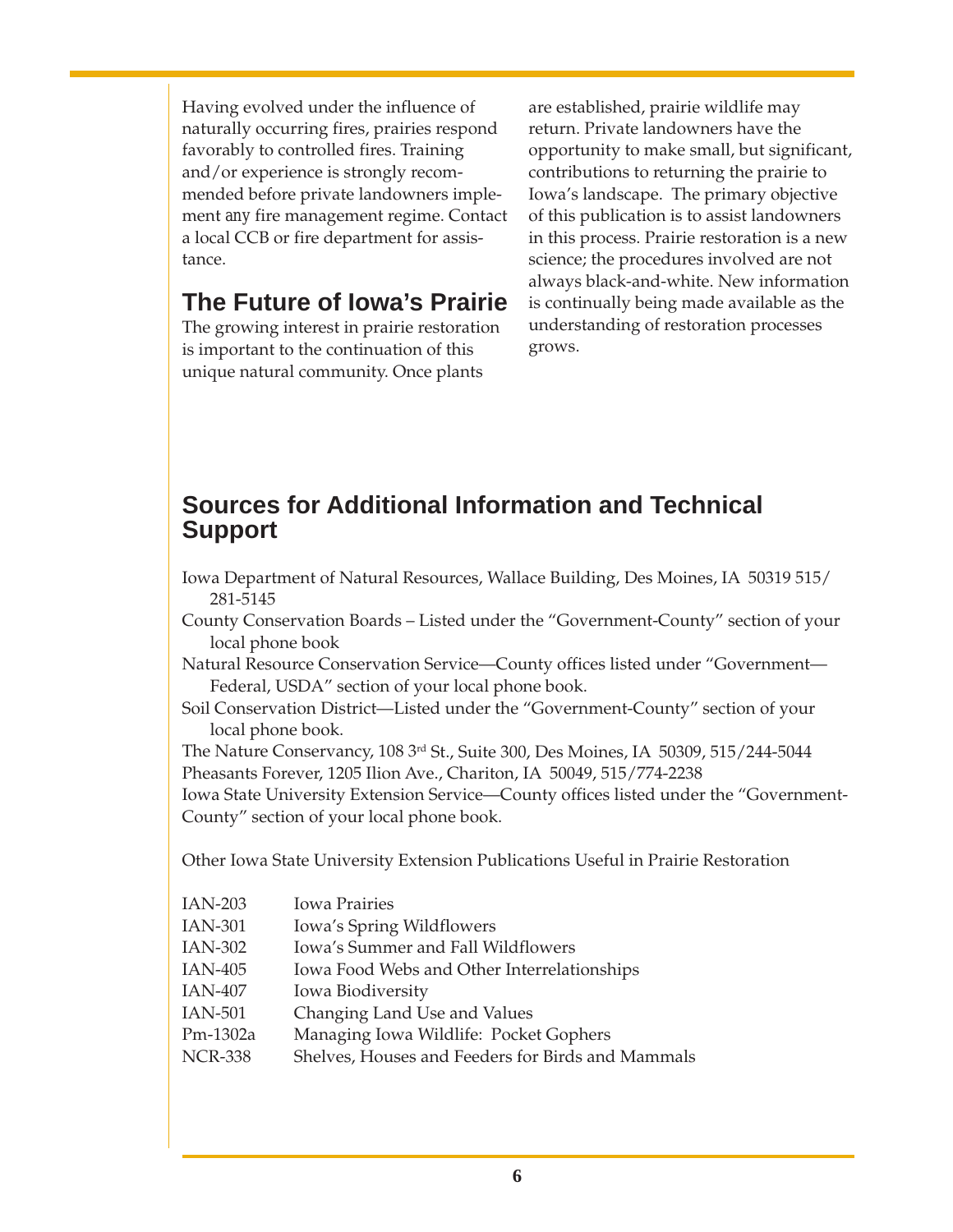### **Selected Wet, Mesic, and Dry Prairie Plant Species**

#### **Wet Prairie Species**

#### Common Name Scientific Name

\_\_\_\_\_\_\_\_\_\_\_\_\_\_\_\_ \_\_\_\_\_\_\_\_\_\_\_\_\_\_\_\_\_\_\_\_ common horsetail *Equisetum arvense* blue joint grass *Calamagrostis canadensis* cord grass *Spartina pectinata* bristly sedge *Carex comosa* fox sedge *Carex vulpinoidea* yellow stargrass *Hypoxis hirsuta* blueflag iris *Iris shrevei* small white ladyís slipper *Cypripedium candidum* purple meadow rue *Thalictrum dasycarpum* Canada anemone *Anemone canadensis* bottle gentian *Gentiana andrewsii* swamp milkweed *Asclepias incarnata* Culverís root *Veronicastrum virginicum* cup plant *Silphium perfoliatum* New England aster *Aster novae-angliae*

#### **Mesic Prairie Species**

#### Common Name Scientific Name

Canada wild rye *Elymus canadensis* big bluestem *Andropogon gerardii* thimbleweed *Anemone cylindrica* prairie smoke *Geum triflorum* white false indigo *Baptisia bracteata* leadplant *Amorpha canescens* New Jersey tea *Ceanothus americanus* rattlesnake master *Eryngium yuccifolium* downy gentian *Gentiana puberulenta* butterfly milkweed *Asclepias tuberosa* Maximillianís sunflower *Helianthus maximiliani* pale purple coneflower *Echinacea pallida* smooth blue aster *Aster laevis*

\_\_\_\_\_\_\_\_\_\_\_\_\_\_\_\_\_\_\_ \_\_\_\_\_\_\_\_\_\_\_\_\_\_\_\_\_\_\_\_